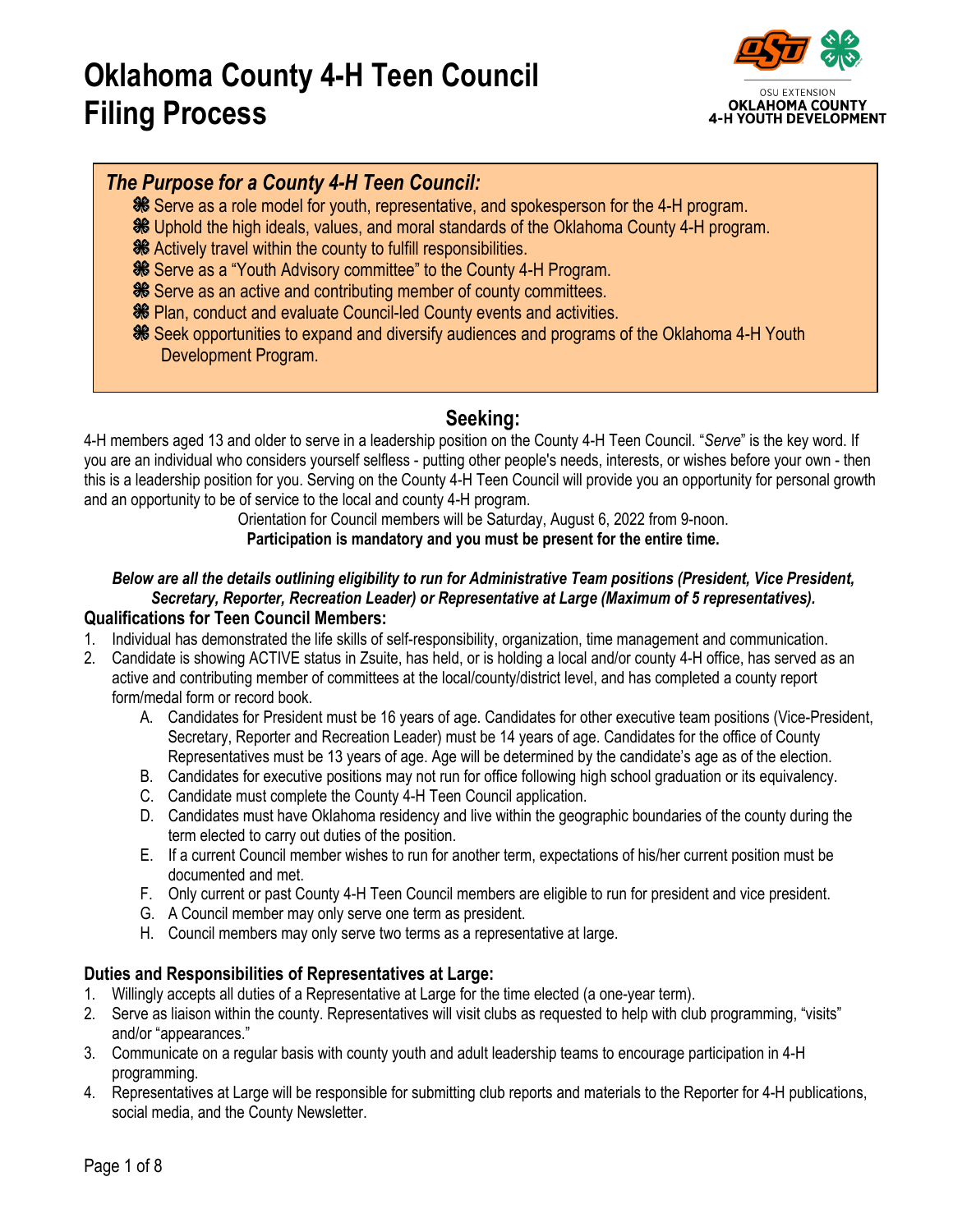- 5. Serve as an active participant on county committees. This includes planning, conducting, and evaluating events and activities.
- 6. Attend Council meetings, through a conference call, online conference, or on-site meetings.
- 7. Represent Oklahoma County 4-H by participating in club, county, district, and state activities and events.
- 8. Perform duties delegated by the President or advisor.
- 9. Complete all reporting procedures required of team members in a timely manner.
- 10. On those occasions when the county educators seek youth representation on programmatic committees, Council members will be appointed to represent the County 4-H Teen Council.

#### **Filing for Office**

Candidates for Executive Team positions and Representative at Large will file to the County 4-H Office by 4:00 pm, **May 11th, 2022. This is the due in the County 4-H Office date**. **Application should be scanned and emailed to Mindy McNeil [\(mindy.mcneil@okstate.edu\)](mailto:mindy.mcneil@okstate.edu)** Required documents include:

- 1. Application and Commitment Form. *Consider all years of 4-H project work,* a minimum of **300 points** required.
- 2. Photo Release and Bio form.
- 3. Headshot photo you would like used on the County 4-H Website/Social Media
- 4. One (1) letter of reference from a club leader. Letters are to be confidential and emailed separately to Mindy with "applicant's name – Reference Letter" in the subject line.
- 5. Leader's Reference Sheet. Leader should send with the letter of reference in same email.

#### **Speeches, Campaigning and Election**

Candidates are expected to serve as positive role models for their peers. As such, they are expected to strictly adhere to all items listed and inferred by the Oklahoma 4-H Code of Conduct and any other published policies or rules governing 4-H affiliated events and activities. Candidates who allegedly violate the Oklahoma 4-H Code of Conduct and any other published policies or rules governing 4-H affiliated events and activities will appear before a review board and if found in violation will be withdrawn from consideration for office.

Candidates must follow the County 4-H Teen Council By-laws.

#### **Speeches:**

- **Candidates will give a speech, no longer than 3 minutes. Candidates for President are allowed 4 minutes for their speech.**
- Props may be used during a speech as long as the candidate can carry the prop and requires no additional time for set up.
- Costumes may be worn when presenting a speech if it relates to the content of the speech.
- Candidates for Recreation Leader may use a musical instrument or accompaniment CD that does not require additional set up.

#### **Campaigning:**

- The candidate is permitted any electronic form of social media campaigning as long as there is no negative campaigning or defamation of character reported. Any inappropriate messages are grounds for removing the candidate from the ballot. The candidate is also responsible for the actions or messages of others campaigning on their behalf. **When using social media, you must use the hashtag #voteOKCO4H**
- Campaign materials and literature are not permitted at any 4-H events prior to election including buttons, stickers, clothing, business cards, candy, trinkets, etc.

#### **Elections:**

- **Majority Vote -** When there are more than two candidates for an executive office, if one candidate does not receive a majority (50% plus 1) of the votes cast, a runoff election shall be conducted between the two candidates that receive the most votes.
- **Tie Vote -** In the event of a tie vote, the following procedures will be followed:
	- a) A re-count will be conducted to confirm the tie.
	- b) If a tie is confirmed the tie will be broken by the score on the application.
- **Write-in Candidates -** No write-in candidates will be considered.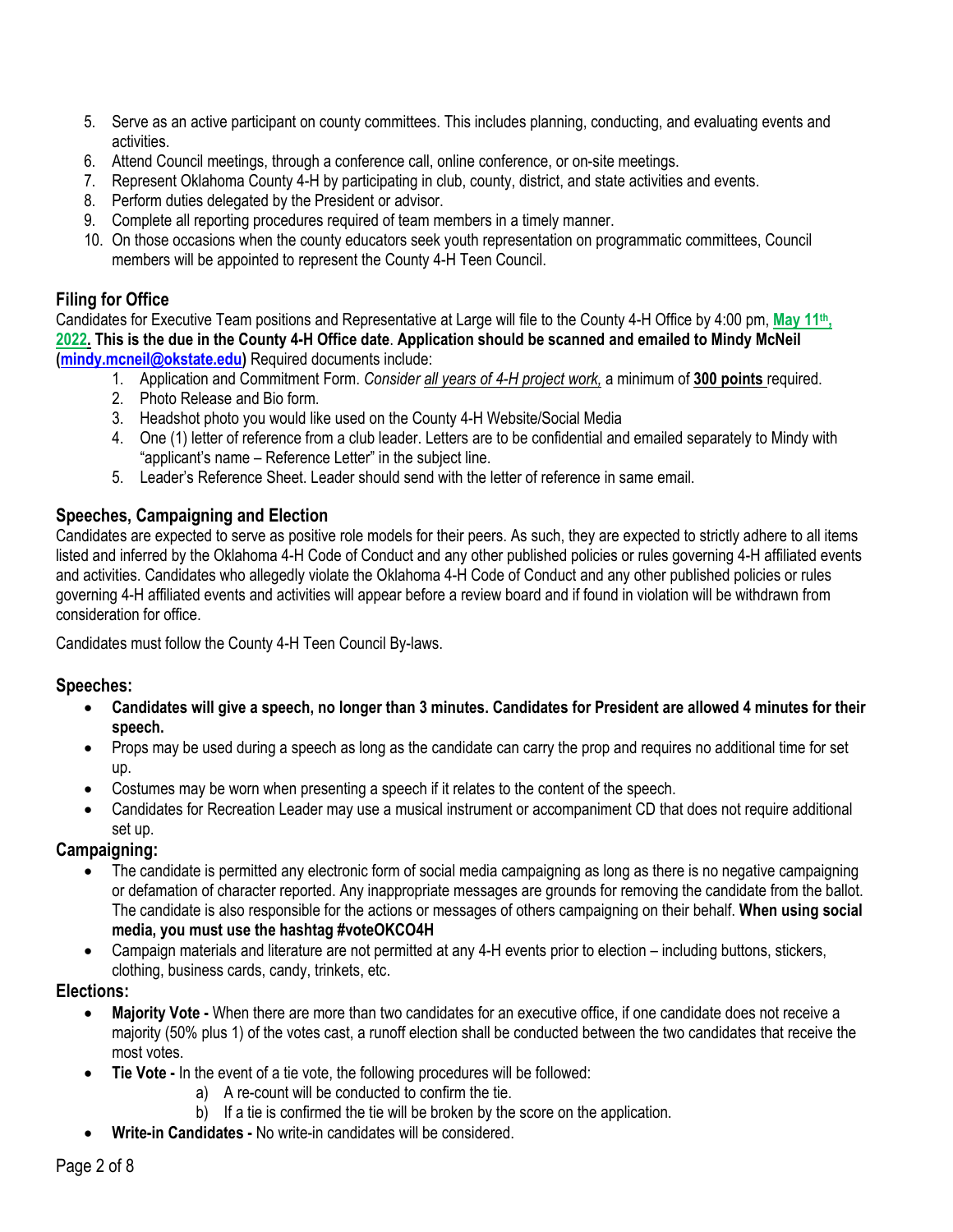# **Oklahoma County 4-H Teen Council- Application**

**Complete the following information:** 

|                                                              | Full Name of Applicant                                            |                       |  |                                                 |  |
|--------------------------------------------------------------|-------------------------------------------------------------------|-----------------------|--|-------------------------------------------------|--|
| Mailing Address Management of the Mailing Address            |                                                                   | <b>City City City</b> |  | State <b>Zip Code</b>                           |  |
| Area code and phone number <b>expansion</b> and phone number |                                                                   |                       |  | Cell phone <b>E-mail address</b> E-mail address |  |
| Name to be printed on ballot and used on website             |                                                                   |                       |  |                                                 |  |
|                                                              | 4-H Leadership Team Position for Which You Are Filing: (Mark One) |                       |  |                                                 |  |
|                                                              | President (must be 16 by election the year filing)                |                       |  |                                                 |  |
|                                                              | Vice President (must be 14 by election the year filing)           |                       |  |                                                 |  |
|                                                              | Secretary (must be 14 by election the year filing)                |                       |  |                                                 |  |
|                                                              | Reporter (must be 14 by election the year filing)                 |                       |  |                                                 |  |
|                                                              | Recreation Leader (must be 14 by election the year filing)        |                       |  |                                                 |  |
|                                                              | Representative at Large (must be 13 by election the year filing)  |                       |  |                                                 |  |

|                | <b>Certification of Experiences</b>                                                                                                                                                                                                                                                                                                                                    | How<br>Many? | <b>Possible</b><br><b>Points</b> | Max.<br><b>Points</b> | <b>Points</b><br>Earned |
|----------------|------------------------------------------------------------------------------------------------------------------------------------------------------------------------------------------------------------------------------------------------------------------------------------------------------------------------------------------------------------------------|--------------|----------------------------------|-----------------------|-------------------------|
|                | Multiply the number in the "How Many" column by possible points to get the points earned.                                                                                                                                                                                                                                                                              |              |                                  |                       |                         |
| 1 <sup>1</sup> | Held a 4-H office, such as President, Vice-Pres., Secretary, Song Leader, Recreation Leader or<br>Reporter at the local level. (10 points per office.)                                                                                                                                                                                                                 |              | 10                               | 50                    |                         |
| 2.             | Held a 4-H office at the county level. (List all offices and the year held.)<br>(10 points per office.)                                                                                                                                                                                                                                                                |              | 10                               | 40                    |                         |
| 3.             | Serving as a State 4-H Ambassador, State or District Officer. (10 points per year.)                                                                                                                                                                                                                                                                                    |              | 10                               | 50                    |                         |
| 4.             | Served as an active member of one or more local 4-H club committees. List committees:                                                                                                                                                                                                                                                                                  |              | 5                                | 20                    |                         |
| 5.             | Actively served on county committee of youth and adults, cooperatively planning, and conducting<br>an activity or event. List committees:                                                                                                                                                                                                                              |              | 5                                | 20                    |                         |
| 6.             | Chaired a club or county committee.                                                                                                                                                                                                                                                                                                                                    |              | 5                                | 20                    |                         |
| 7.             | Presented original 4-H presentation before a regularly scheduled Civic Group on the local or<br>county level (county commissioners, school board, chamber of commerce). List groups:                                                                                                                                                                                   |              | 5                                | 50                    |                         |
| 8.             | As a representative of 4-H, instructed 4-H members or others in one or more workshops at 4-H<br>camp, club meeting, day camp, or school. (Do not include school projects not directly related to 4-<br>H project work. Can include virtual presentations. A workshop should be a minimum of 30 minutes<br>in length.) List workshop topic(s) and location(s)/group(s): |              | 5                                | 50                    |                         |
| 9.             | Trained 4-H members in demonstrations, judging and/or project work.                                                                                                                                                                                                                                                                                                    |              | 5                                | 50                    |                         |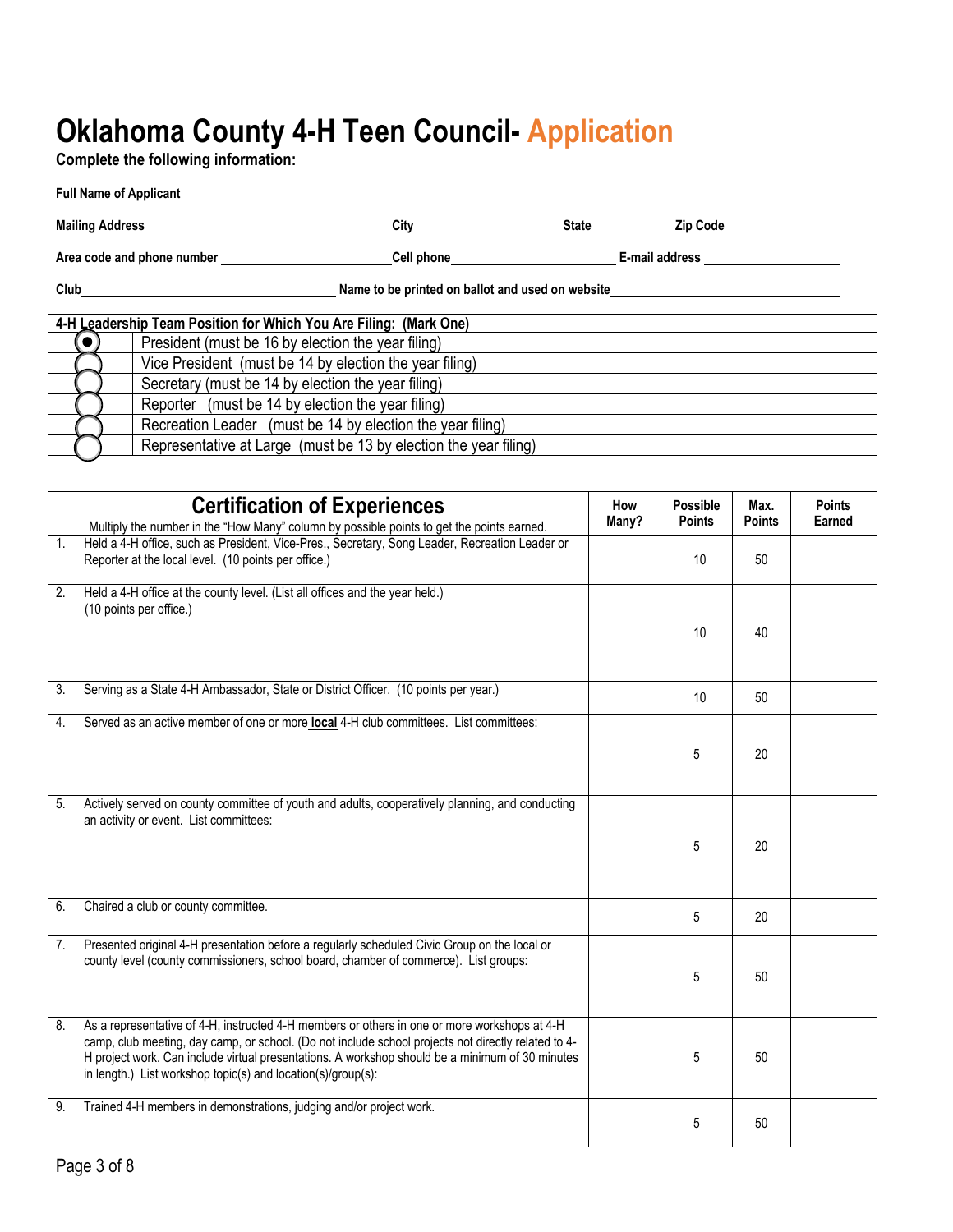| 10. Trained non-4-H members (youth and adults) in a project area.                                                                                                                                                                                                                                                   | 5  | 20  |      |
|---------------------------------------------------------------------------------------------------------------------------------------------------------------------------------------------------------------------------------------------------------------------------------------------------------------------|----|-----|------|
| 11. Participated in community service program(s) in the community, county, or state (i.e., H.U.G.S., Kids<br>Helping Kids, community beautification, Kicks4Kids, etc.) List examples:                                                                                                                               | 5  | 50  |      |
| 12. Participated in up to six (6) different county events, such as the county fair, project show, fabric &<br>fashion/fashion revue, Share the Fun, judging events, public speaking contests, camp, etc.<br>(Count no more than 2 of the same kind of contest/activity/event) (5 points per event.)<br>List events: | 5  | 30  |      |
| 13. Delegate to District 4-H Leadership Conference (YAC or TLC)(10 points per year attended.)                                                                                                                                                                                                                       | 10 | 40  |      |
| Delegate to State 4-H Roundup (10 points per year attended.)<br>14.                                                                                                                                                                                                                                                 | 10 | 50  |      |
| 15. Set up educational display at County, District or State event.                                                                                                                                                                                                                                                  | 5  | 20  |      |
| 16. Attended conference(s) for further developing leadership skills both in and out of the 4-H<br>program. List the name(s) of conference(s):                                                                                                                                                                       | 5  | 50  |      |
| 17. Recruited 4-H members who maintained membership, for a minimum of two years. (5 points per<br>year.) List names of members:                                                                                                                                                                                     | 5  | 20  |      |
| 18. Submitted a Project Record Book to State Competition. (10 points per year.)                                                                                                                                                                                                                                     | 10 | 50  |      |
| 19. Submitted a county project record book to county office. (5 points per year.)                                                                                                                                                                                                                                   | 5  | 25  |      |
| 20. Counselor or Staff (Junior Counselor) at 4-H Jr. Camp. (5 points per year.)                                                                                                                                                                                                                                     | 5  | 25  |      |
| <b>Total Points</b>                                                                                                                                                                                                                                                                                                 |    | 730 | 0.00 |

**Minimum of 300 points required** 

I have rated myself and personally filled out this application. To the best of my knowledge, all information is accurate. The Letters of Reference and Club Leader's Reference Form can be e-mailed by the club leader as long as they are received on or before the deadline.

#### *Candidate's Signature* \_\_\_\_\_\_\_\_\_\_\_\_\_\_\_\_\_\_\_\_\_\_\_\_\_\_\_\_\_\_\_\_\_\_\_\_\_\_\_\_ *Date* \_\_\_\_\_\_\_\_\_\_\_\_\_\_\_\_\_\_\_

#### **Approval of County Extension Educator:**

We have reviewed this report and checked points the member earned and believe it to be correct.

### *County Extension Educator's Signature* \_\_\_\_\_\_\_\_\_\_\_\_\_\_\_\_\_\_\_\_\_\_\_\_\_\_\_\_\_\_\_\_\_\_\_\_\_\_\_ *Date*\_\_\_\_\_\_\_\_\_\_\_\_\_ **Approval of 4-H Club Leader/Advisor:**

For current or past Club Officer or Teen Council Members, the following signature must be completed to run for a position:

I, \_\_\_\_\_\_\_\_\_\_\_\_\_\_\_\_\_\_\_\_\_\_\_\_\_\_\_\_\_\_\_\_\_\_, 4-H Club leader/advisor for this applicant, certify that he/she has fulfilled their duties and responsibilities as a Club Officer or Teen Council Member.

# *4-H Club Leader/Advisor's Signature* \_\_\_\_\_\_\_\_\_\_\_\_\_\_\_\_\_\_\_\_\_\_\_\_\_\_\_\_\_\_\_\_\_\_\_\_\_\_\_ **Date**\_\_\_\_\_\_\_\_\_\_\_\_\_\_\_\_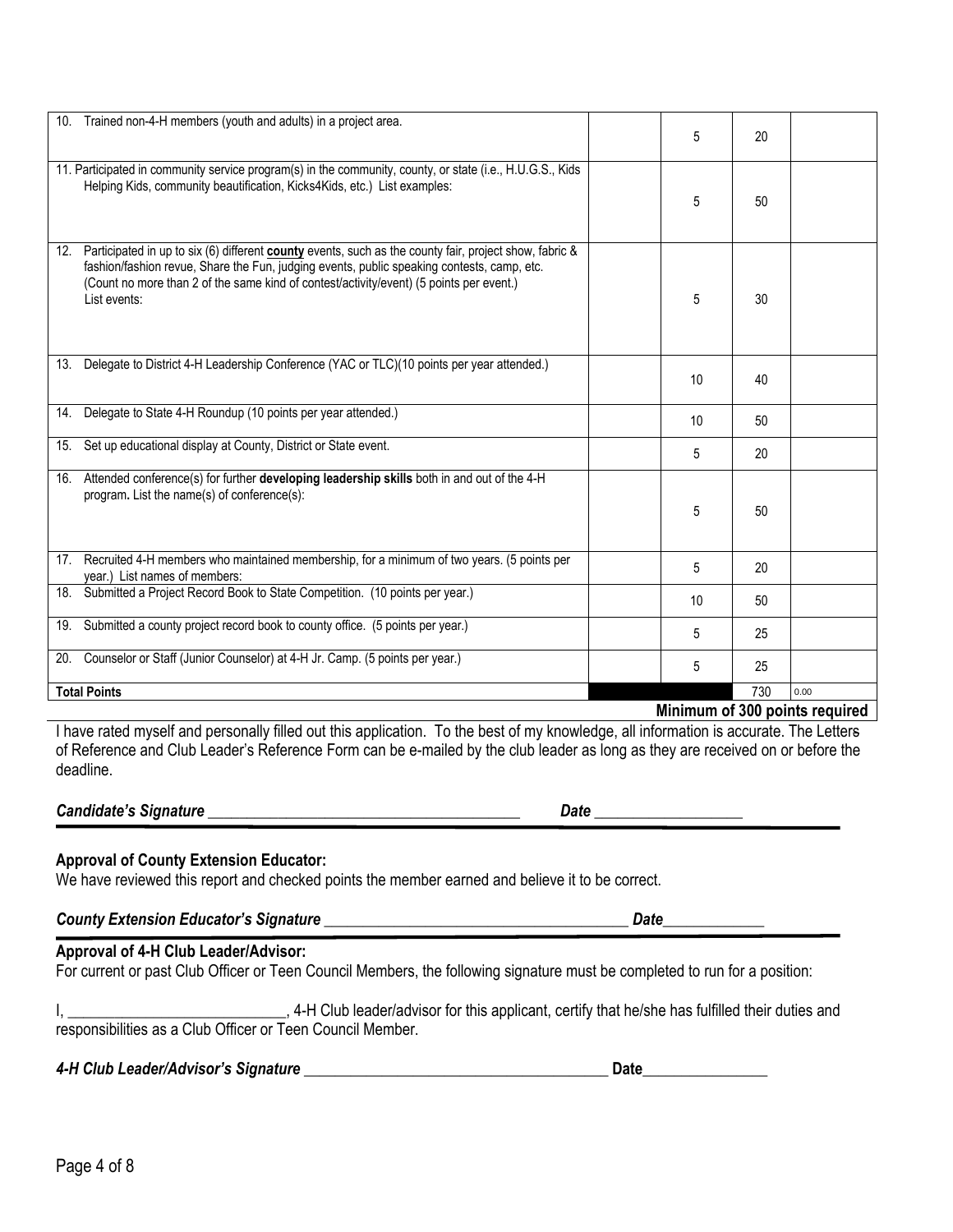# **Teen Council Candidate Commitment Form**

Each candidate, parent/guardian of the candidate, and County Extension Educator of the candidate is expected to read and sign the commitment form. It must be filed with the Application.

"*Serve*" is the key word. If you are an individual who considers them self selfless - putting other people's needs, interests, or wishes before your own- then this is a leadership position which will provide you an opportunity for personal growth and an opportunity to be of service to county 4- H program. If you are serious about being of service at the county level, willing to be challenged for personal growth by demanding leadership responsibilities and understand that there will be personal and family sacrifices of time and finances this is the "job" for you.

# **As a member of the County Teen Council, I will:**

- Make 4-H a **top priority** during my full term. 86
- **%** Be self-motivated, organized, and responsible for my personal actions and commitments.
- 86 Willingly accept challenges with enthusiasm, performs to a degree higher than is expected and takes action for responsibilities without being told. Keep a positive attitude in all that I do both in and out of the Oklahoma 4-H program.
- Stay informed, prepared, and supportive in the marketing and presentation of state and district service projects.
- 86 Accept all responsibilities of being a contributing and participating member of Council committees and Club Committees as requested by the 4- H Educator.
- 翁 Encourage my club to plan and carry out leadership and community service projects in support of the County Teen Councils goals.
- 器 Promote the value of 4-H through opportunities **I initiate**, as well as upon the request of club leaders and county staff.
- Officially represent 4-H to the public/families, legislators, university officials, and other decision makers.

I have carefully considered and understand the sacrifice of personal time and finances required to serve as a member of the County 4-H Teen Council.

I have read and am willing to accept and abide by the responsibilities, both expressed and implied as outlined on the Application, as well as on this Commitment form. I do understand that the listing is not "all inclusive" and it is my responsibility to ask for clarification prior to being elected.

County 4-H Teen Council members are expected to serve as positive role models for their peers. As such, they are expected to strictly adhere to all items listed and inferred by the Oklahoma 4-H Code of Conduct and any other published policies or rules governing 4-H affiliated events and activities and the leadership council.

I further understand that if I do not satisfactorily perform my duties or conduct myself in a manner appropriate to the position, steps for resolving Leadership Team personnel issues will be implemented and can result in my removal from office.

#### *Candidate's Signature* \_\_\_\_\_\_\_\_\_\_\_\_\_\_\_\_\_\_\_\_\_\_\_\_\_\_\_\_\_\_\_\_\_\_\_\_\_\_\_\_\_\_\_\_\_\_\_\_\_\_\_\_\_\_\_\_\_\_\_\_\_\_\_\_*Date* \_\_\_\_\_\_\_\_\_\_\_\_\_\_\_\_\_\_\_\_\_\_

I have carefully considered and understand the sacrifice of my child's personal time and family finances which will be required to serve as a member of the County 4-H Teen Council.

I have read and reviewed the responsibilities and expectations both expressed and implied as outlined on the Application and Commitment form with my child. I do understand that the listing is not "all inclusive" and it is my child's responsibility to ask for clarification prior to being elected.

I further understand that if my child does not satisfactorily perform his/her duties or conduct him/herself in a manner appropriate to the position, steps for resolving Leadership Team personnel issues will be implemented and can result in his/her removal from office. I will support the Oklahoma County 4-H program and my child in fulfilling these duties and responsibilities.

#### *Candidate's Parent/Guardian's Signature \_\_\_\_\_\_\_\_\_\_\_\_\_\_\_\_\_\_\_\_\_\_\_\_\_\_\_\_\_\_\_\_\_\_\_\_\_\_\_\_\_\_\_\_\_\_\_\_\_\_Date*\_\_\_\_\_\_\_\_\_\_\_\_\_\_\_\_\_\_\_\_\_\_\_

I will continue to support, guide, and provide education to this young person in their personal and professional development as a 4-H member and as a certified volunteer.

This 4-H member and their family have carefully considered and understand the sacrifice of personal time and the financial commitment which will be required to serve as a member of the County 4-H Teen Council.

I have read and reviewed the responsibilities and expectations both expressed and implied as outlined on the Application and Commitment form with this 4-H member. I do understand that the listing is not "all inclusive" and it is the 4-H member's responsibility to ask for clarification prior to being elected.

I further understand that if this 4-H member does not satisfactorily perform his/her duties or conduct him/herself in a manner appropriate to the position, steps for resolving Leadership Team personnel issues will be implemented and can result in his/her removal from office. I will support the Oklahoma County 4-H program and this 4-H member in fulfilling these duties and responsibilities.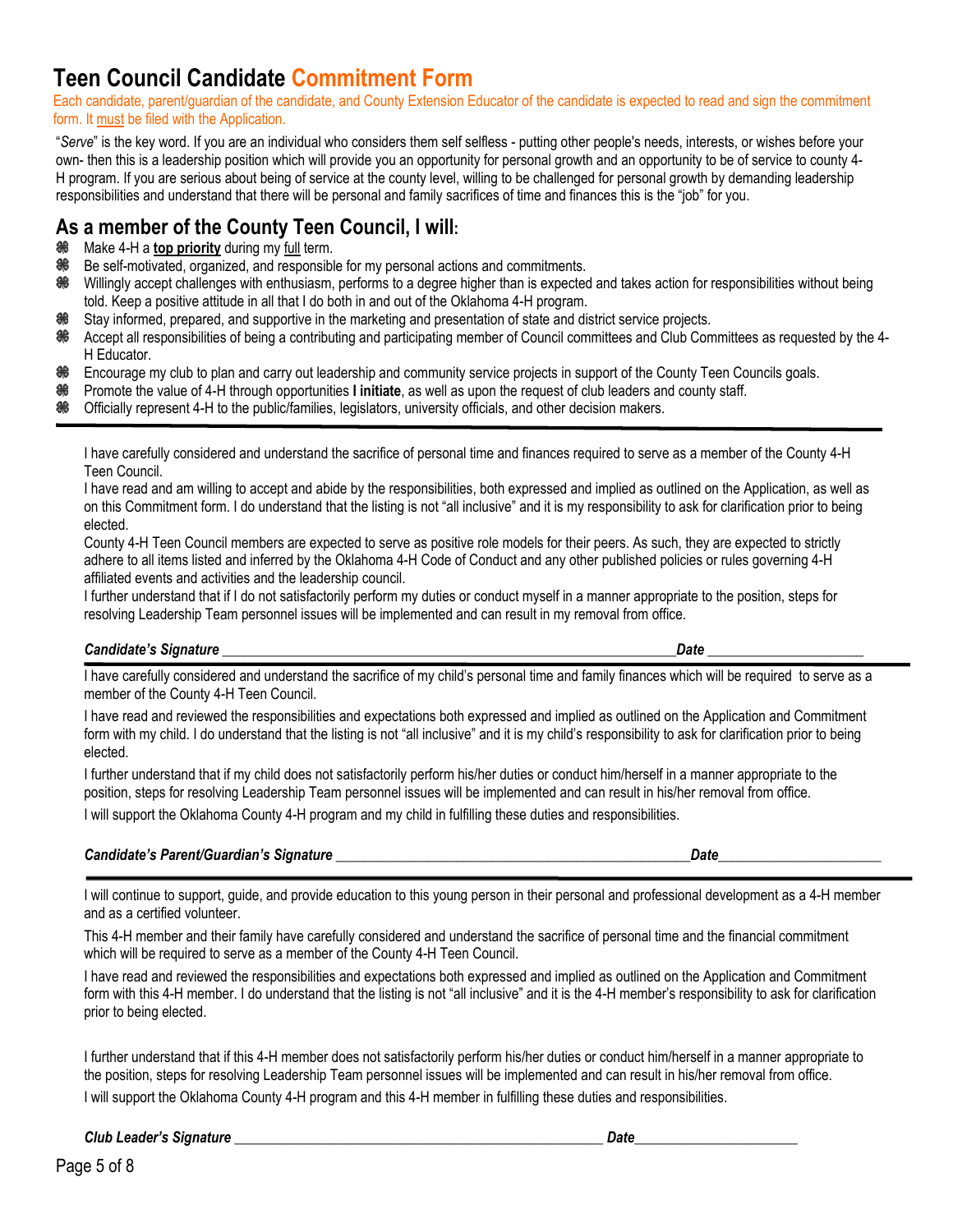# **OKLAHOMA COUNTY 4-H OKLAHOMA COOPERATIVE EXTENSION SERVICE OKLAHOMA STATE UNIVERSITY PHOTOGRAPHIC, VIDEO, AUDIO AND WEB SITE CONSENT AND RELEASE FORM**

*I do hereby consent and agree that the Oklahoma Cooperative Extension Service and any of its affiliated groups and their staff have the right to use my photograph or recorded image, or that of my property. I understand that the image may be used in 4-H Youth Development educational or promotional materials. I further consent that my name and identity may be revealed therein or by descriptive text or commentary, as indicated below.*

*I do hereby release to the Oklahoma Cooperative Extension Service and its staff all rights to exhibit this work publicly or privately, including posting it on a 4-H web site. I waive any rights, claims, or interests I may have to control the use of my identity or likeness in association to the photograph and agree that any uses described herein may be made without compensation or additional consideration of me.*

*You may use my image or that of my minor child or property along with their name.*

*You may use my image or that of my minor child or property, but not an identifying name.*

*I represent that I have read and understand the foregoing statement and am competent to execute this agreement.*

| Name: Name: Name and All Contract Contract Contract Contract Contract Contract Contract Contract Contract Contract Contract Contract Contract Contract Contract Contract Contract Contract Contract Contract Contract Contract       |
|--------------------------------------------------------------------------------------------------------------------------------------------------------------------------------------------------------------------------------------|
| Signature: <u>Communications and Communications and Communications and Communications and Communications and Communications and Communications and Communications and Communications and Communications and Communications and C</u> |
|                                                                                                                                                                                                                                      |
|                                                                                                                                                                                                                                      |
| I am under 18 years of age, my parent/guardian agrees. (Parent signature required)                                                                                                                                                   |
| Name of Parent/Guardian: Name of Parent/Guardian:                                                                                                                                                                                    |
| Signature: <u>Contract of the Contract of the Contract of the Contract of the Contract of the Contract of the Contract of the Contract of the Contract of the Contract of the Contract of the Contract of the Contract of the Co</u> |
|                                                                                                                                                                                                                                      |
| Please Provide a short bio to be used on the County 4-H Website.                                                                                                                                                                     |
| Guidelines for 4-H State Bios: Must be no more than 100 words and include name, age, years in 4-H, county, club,<br>hobbies, project area(s), and achievement(s) most proud of.                                                      |
|                                                                                                                                                                                                                                      |
|                                                                                                                                                                                                                                      |
|                                                                                                                                                                                                                                      |
|                                                                                                                                                                                                                                      |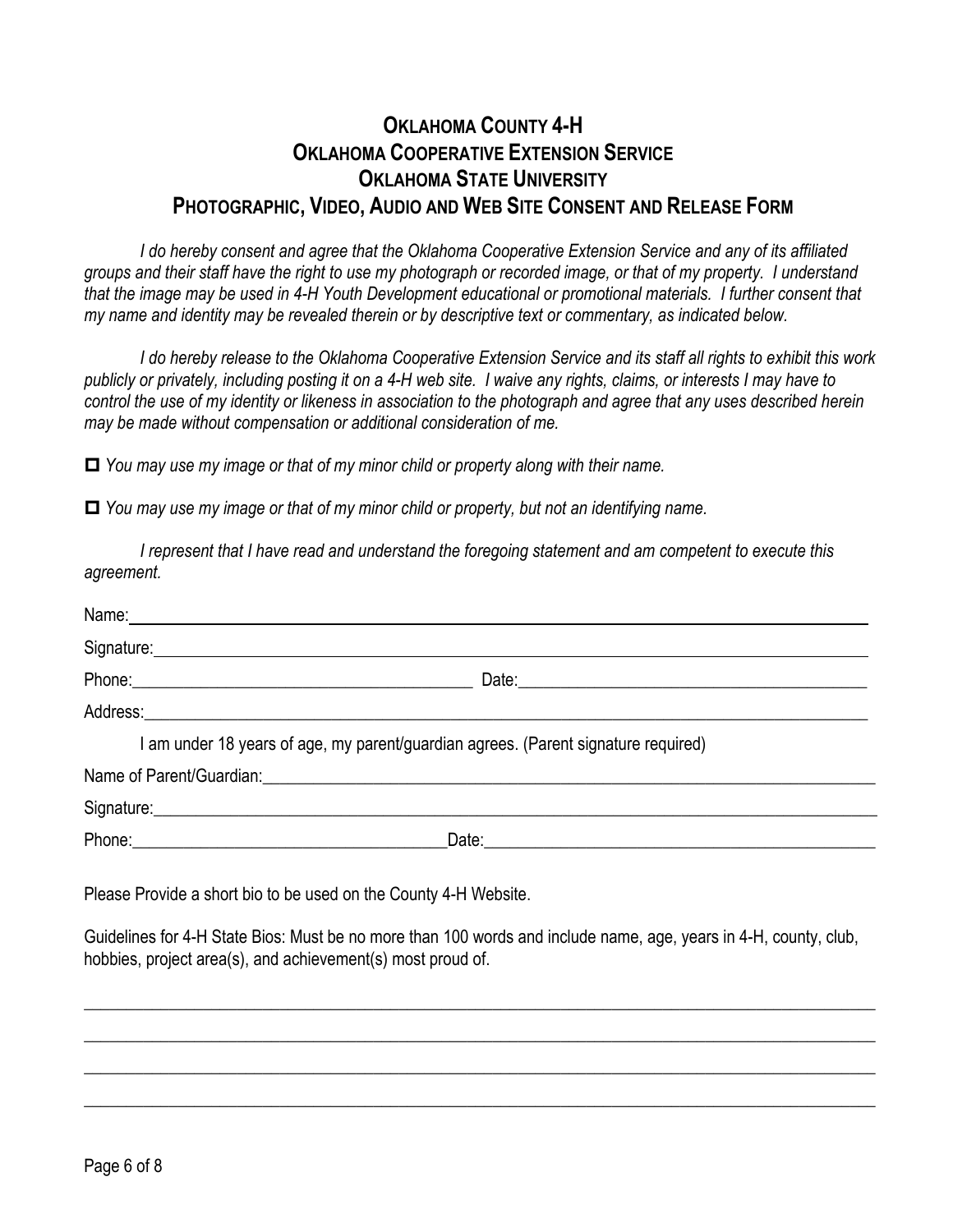# **CLUB LEADER'S REFERENCE SHEET**

This reference sheet is to be completed by the club leader and attached to the reference letter.

**Name of Applicant: \_\_\_\_\_\_\_\_\_\_\_\_\_\_\_\_\_\_\_\_\_\_\_\_\_\_\_\_\_\_\_\_\_\_\_\_\_\_\_\_\_\_\_\_ Club:\_\_\_\_\_\_\_\_\_\_\_\_\_\_\_\_\_\_\_\_\_\_\_\_\_\_ \_\_\_\_\_\_\_\_\_\_\_**  Check the appropriate space and note any comments in support of the applicant's personal characteristic(s). Additional comments may be made on the back of this form. The information received will be confidential and will be reviewed by the consultation committee only.

| <b>Characteristic</b>                                                                                         | Outstanding | <b>Desirable</b> | <b>Undesirable</b> | <b>Unknown</b> |
|---------------------------------------------------------------------------------------------------------------|-------------|------------------|--------------------|----------------|
| <b>TEAMWORK</b><br>Demonstrated ability to place<br>commitment to group goals over<br>personal aspirations.   |             |                  |                    |                |
| <b>RELIABILITY</b><br>Faithfulness to duties; personal<br>integrity; sense of responsibility.                 |             |                  |                    |                |
| <b>PUNCTUALITY</b><br>On time and prepared for<br>appointments and meetings.                                  |             |                  |                    |                |
| <b>LEADERSHIP</b><br>Initiative: ability to inspire others to<br>act.                                         |             |                  |                    | $\bullet$      |
| <b>INDUSTRY</b><br>Concentration of effort to a task;<br>capacity for sustained effort.                       |             |                  |                    |                |
| <b>COMPETENCE</b><br>Ability to represent 4-H both in<br>very formal and informal settings.                   |             |                  |                    |                |
| <b>CREATIVITY</b><br>Original and imaginative.                                                                |             |                  |                    | $\bullet$      |
| APPEARANCE<br>Cleanliness; dress; poise.                                                                      |             |                  |                    |                |
| <b>EXPRESSION</b><br>Effectiveness and fluency in<br>speaking.                                                |             |                  |                    | $\bullet$      |
| <b>WRITING SKILLS</b><br>Effectiveness and fluency in<br>writing.                                             |             |                  |                    | $\bullet$      |
| <b>FRIENDLINESS</b><br>Ability to meet people.                                                                |             |                  |                    | $\bullet$      |
| SENSE OF HUMOR                                                                                                |             |                  |                    | $\bullet$      |
| <b>TACT</b>                                                                                                   |             |                  |                    | $\bullet$      |
| SELF-CONFIDENCE                                                                                               |             |                  |                    |                |
| <b>CONSTRUCTIVE CRITICISM</b><br>Ability to listen to and accept<br>criticism.                                |             |                  |                    | $\bullet$      |
| <b>MENTAL ALERTNESS AND</b><br><b>JUDGMENT</b>                                                                |             |                  |                    | $\bullet$      |
| <b>COMMITMENT TO 4-H</b><br>This program is more than an<br>honor; it requires both service and<br>sacrifice. |             |                  |                    |                |

Reference Sheet submitted by: